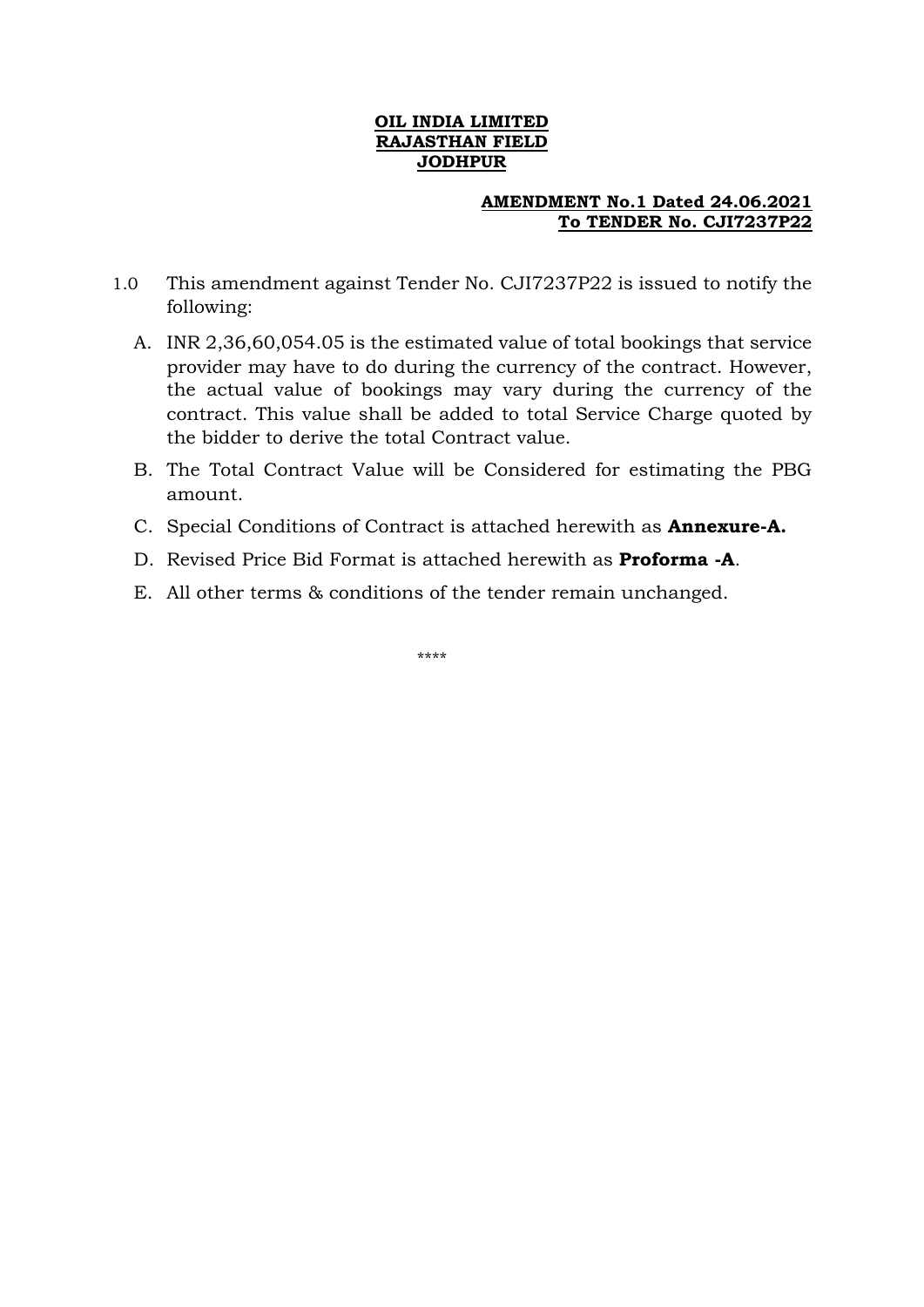### **SPECIAL CONDITIONS OF CONTRACT**

#### 1.0 **ASSOCIATION OF COMPANY'S PERSONNEL**

Company may depute more than one representative to act on its behalf for overall co-ordination and operational management of the job. Company's representative shall have the authority to order any changes in the scope of work to the extent so authorized and notified by the company in writing. He shall liaise with the Contractor, monitor the progress so as to ensure timely completion of the jobs. He shall also have the authority to oversee the execution of jobs by the Contractor and to ensure compliance of provisions of the contract.

### 2.0 **PROVISION OF PERSONNEL AND FACILITIES**

The Contractor's representative shall have the entire power requisite for performance of the contract. He shall liaise with the Company's representative for the proper co-ordination and timely delivery of the job and on any other matters pertaining to the job.

### **3.0 CONSEQUENTIAL DAMAGE**

Neither party shall be liable to the other for special, indirect or consequential damages resulting from or arising out of the contract, including but without limitation, to loss of profit or business interruptions, howsoever caused and regardless of whether such loss or damage was caused by the negligence (either sole or concurrent) of either party, its employees, agents or subcontractors.

#### 4.0 **WAIVERS AND AMENDMENTS**

It is fully understood and agreed that none of the terms and conditions of the contract shall be deemed waived or amended by either party unless such waiver or amendment is executed in writing by the duly authorized agents or representatives of such party. The failure of either party to execute any right of termination shall not act as a waiver or amendment of any right of such party provided hereunder.

\*\*\*\*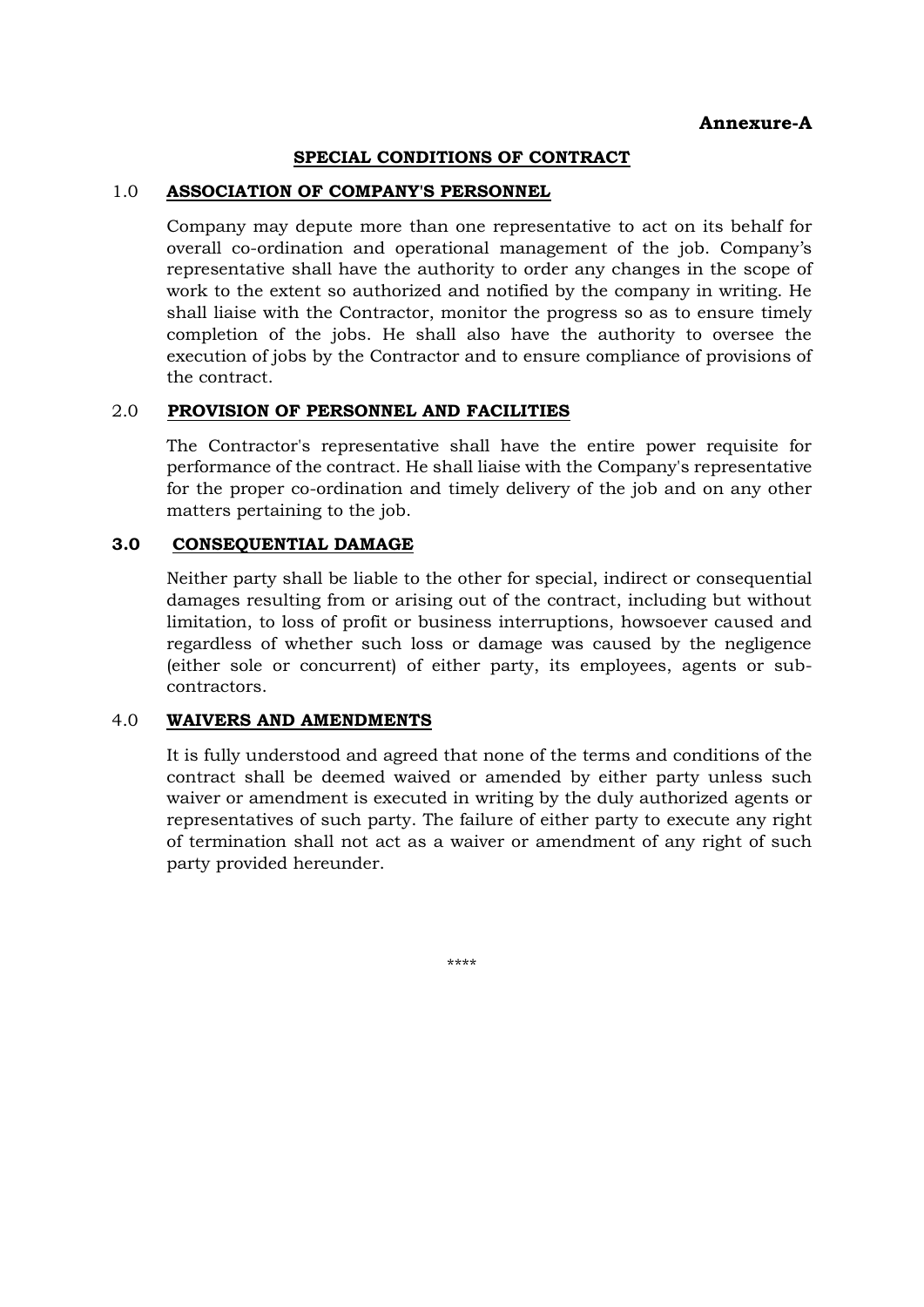**PROFORMA – A**

# **PRICE BID FORMAT**

Bidders must quote their rates strictly as per following format, which will be used for commercial evaluation of bids.

| Sr.<br><b>No</b> | Description<br>of<br><b>Services</b>                                    | <b>UOM</b> | <b>Estimated</b><br>Quantity<br>A | <b>Service</b><br><b>Charges(INR)</b><br>to be quoted<br>excluding<br><b>GST</b><br>B | <b>Total Amount</b><br>excluding<br>GST(INR)<br>$C = A * B$ |  |  |
|------------------|-------------------------------------------------------------------------|------------|-----------------------------------|---------------------------------------------------------------------------------------|-------------------------------------------------------------|--|--|
| $\mathbf{1}$     |                                                                         |            |                                   |                                                                                       |                                                             |  |  |
|                  | Air Ticket Booking<br>(Per Sector per<br>Passenger Round<br>Trip)       | NO         | 2240                              |                                                                                       |                                                             |  |  |
| $\overline{2}$   | Railway Ticket<br>Booking(Per<br>Sector per<br>Passenger Round<br>Trip) | NO         | 100                               |                                                                                       |                                                             |  |  |
| $\overline{3}$   | Hotel Booking per<br>Room Night                                         | NO         | 100                               |                                                                                       |                                                             |  |  |
| $\overline{4}$   | Hiring of Vehicles                                                      | NO         | 60                                |                                                                                       |                                                             |  |  |
| D                | Total cost(INR) excluding GST                                           |            |                                   |                                                                                       |                                                             |  |  |
| E                | Applicable GST@                                                         |            |                                   |                                                                                       |                                                             |  |  |
|                  | Total cost(INR) including GST, D+E                                      |            |                                   |                                                                                       |                                                             |  |  |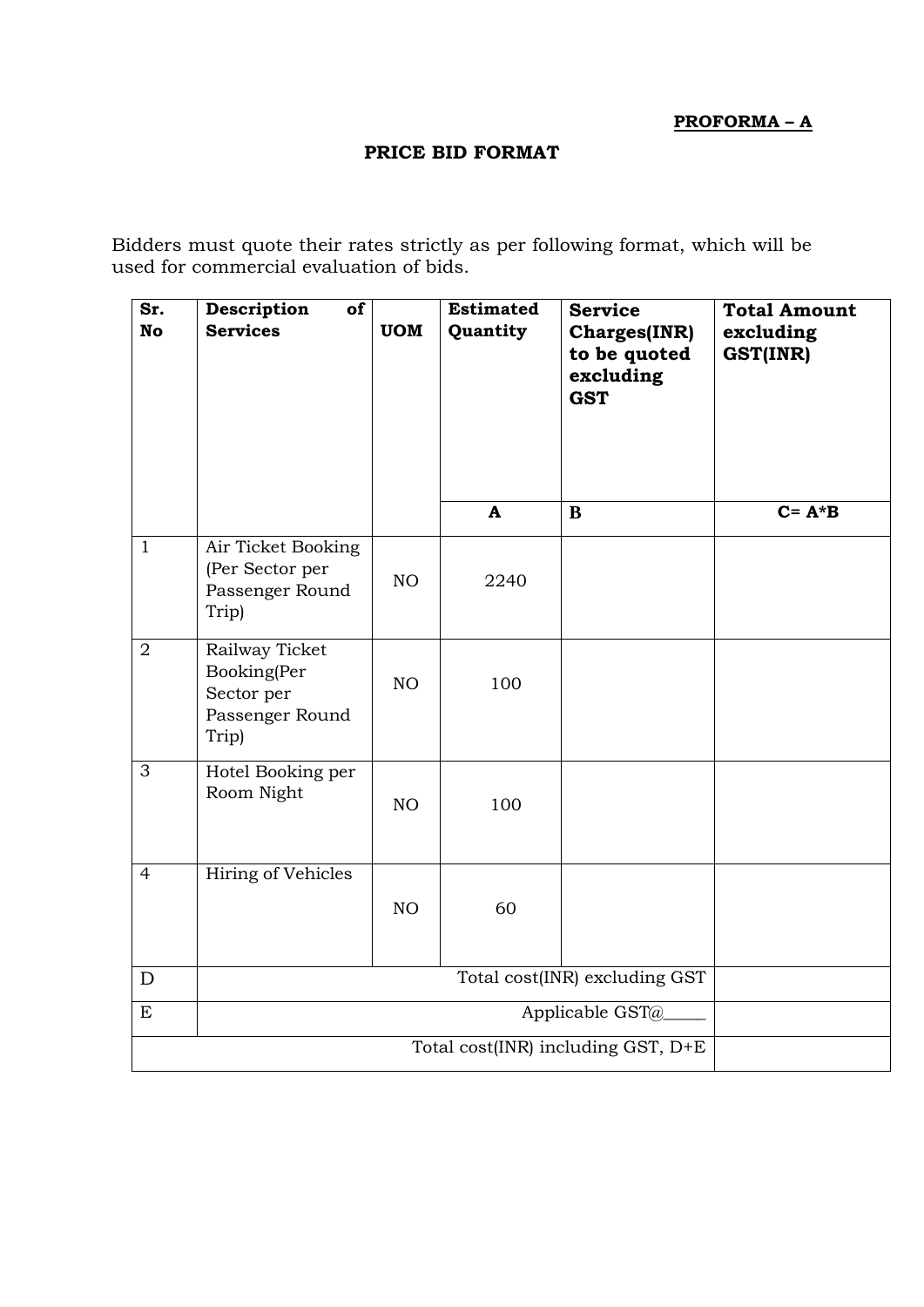- 1.0 **SERVICE CHARGES** Lump-sum basis in INR:
- 1.1 **Air Booking Service Charge**: Service Charge towards booking Air Ticket per sector per passenger to be quoted on lump sum basis inclusive all charges, but, excluding GST.
- 1.2 **Railway Booking Service Charge**: Service Charge towards booking Railway Ticket per sector per passenger to be quoted on lump sum basis inclusive all charges, but, excluding GST.
- 1.3 **Hotel Booking Service Charge**: Service Charge towards Hotel booking per room night to be quoted on lump sum basis inclusive all charges, but, excluding GST.
- 1.4 **Vehicle Booking Service Charge**: Service Charge towards vehicle booking per vehicle per day to be quoted on lump sum basis inclusive all charges, but, excluding GST. Types of vehicle to be hired are as under:
	- a. Etios or equivalent
	- b. Swift Dzire or equivalent
	- c. Indigo or equivalent
	- d. Indica or equivalent.
	- e. Innova Crysta or equivalent

# **2.0 Bill / Invoice Submission:**

Bill / Invoice to be submitted on monthly basis clearly showing discount provided to OIL, if any. In addition, the bill / invoice statement should also clearly indicate the cost of air ticket, railway ticket, hotel room tariff and charges of vehicle including service charge if any along with supporting documents.

Original documents of the following are to be submitted along with bills / invoices:

a. Signed hotel bills / invoices counter signed by user.

b. Signed vehicle bills / invoices from the service provider including log-sheets signed by the user.

c. Tickets issued by Airlines / Railways.

**Note:** Cancellation charges of all Domestic/International Air/ Rail tickets /hotel rooms /vehicles will be paid as per the norms of concerned Airlines/Railways/hotels /vehicle service providers or as per MOU signed with concerned air lines/ railway/ hotels/ vehicle service providers. The agency shall not levy any extra cancellation charge for cancellation of tickets/hotel/vehicle bookings.

3.0 Against Item No. 1 & 2 half the service charges quoted will be payable for one way Tickets.